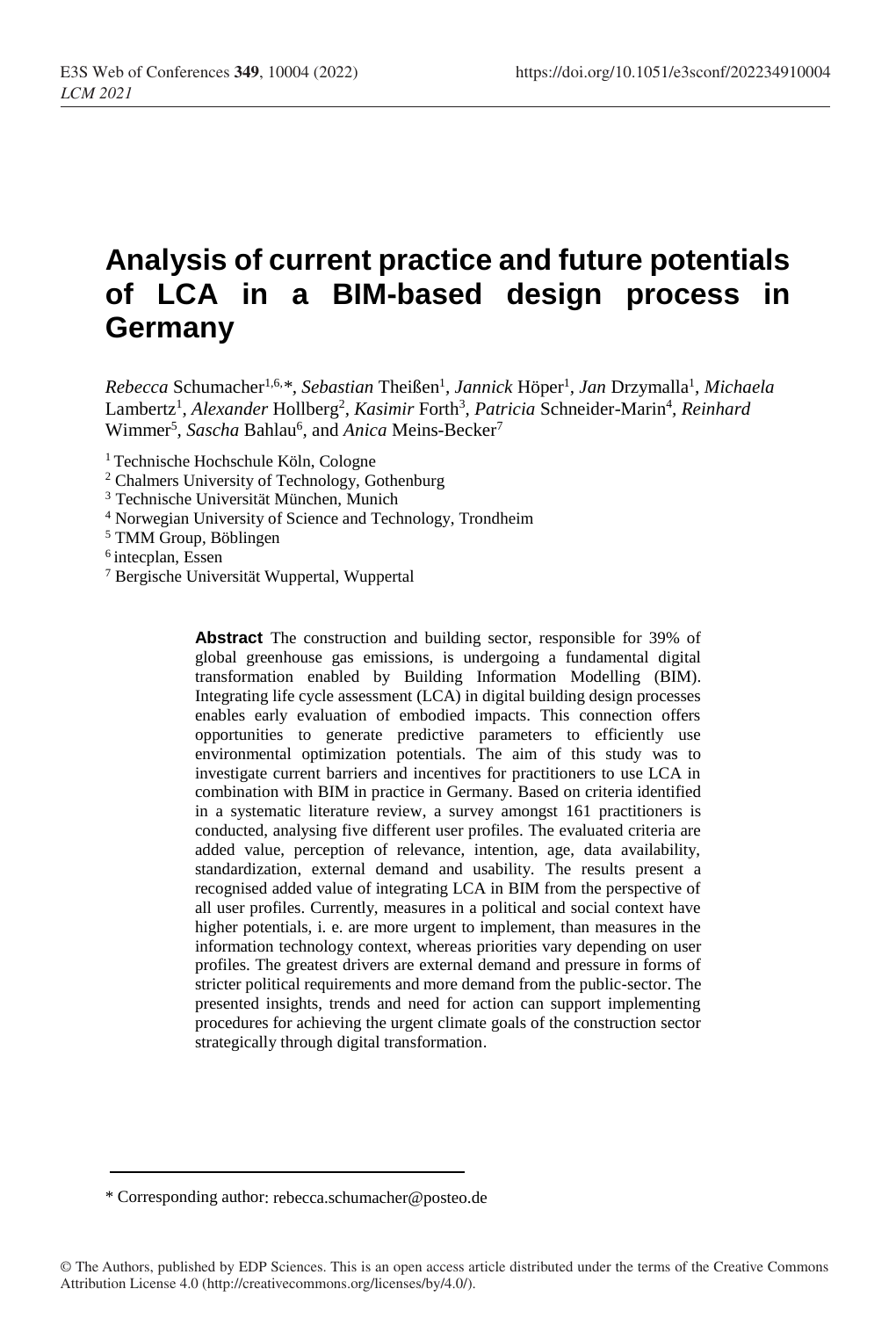# **1 Introduction**

The architecture, engineering and construction sector (AEC) is responsible for a share of 39% of global greenhouse gas (GHG) emissions [1], yet at the same time is undergoing a fundamental transformation enabled by growing technological potentials, such as Building Information Modelling (BIM). Life cycle assessment (LCA) is widely recognized as a powerful tool to predict the environmental impacts of buildings during their life cycle [2]. The connection of BIM and LCA offers the opportunity to generate predictive parameters to efficiently detect and use environmental optimization potentials [3]. BIM is increasingly used to explore design solutions to improve the life cycle performance [4]. In particular, it enables monitoring and early evaluation of embodied environmental impacts related to manufacturing, replacement, and end of life of building materials and components. Despite the urgent need for action in order to reach the climate goals, the potentials associated with the integration of LCA in early planning phases in BIM are not yet practically used in the AEC sector [5]. There seem to be barriers that prevent the early integration of environmental sustainability assessments into the planning process. Furthermore, there is a lack of incentives for the integration of LCA in early planning phases, which may result from lack of data, missing standards or missing external demand. The aim of this paper was to show which potentials, and which need for action exist in Germany in order to establish early BIM-integrated building LCA in the digital planning process for the goal of climate neutrality. Previous studies have investigated strategies and ideas on a theoretical level and are used in this study to analyse the current practice and future potentials of LCA in BIMbased design processes in the practice environment in Germany. The results presented in this paper are a selection of the relevant survey data. The selection presents data that evaluates the status quo in Germany and data that evaluates future trends.

# **2 Research Approach**

Based on criteria identified in a systematic literature review, an online survey amongst 161 practitioners was conducted in the first quarter of 2021 to find out what the current user profiles are, and which measures could help each of them to successfully implement BIM and set the horizon for LCA integration in their BIM-based design processes in future.

A total of 40 scientific publications in German and English that are not older than five years have been reviewed. Science Direct, Google Scholar and ResearchGate have been used as search databases. The keywords used have been "Building Information Model(l)ing and sustainability", "BIM and sustainability", "Life Cycle Assessment and BIM", "LCA BIM", "Linking LCA and BIM", "LCA integration in BIM", "LCA BIM potentials", "LCA BIM strategies", "LCA BIM success", "Drivers for LCA and BIM" and "Barriers of LCA and BIM". The literature has been reviewed to find common criteria based on their frequency of mention. The criteria found are 1) added value / advantage, 2) perception of relevance, 3) intention, 4) age, 5) data availability, 6) standards, 7) external demand, and 8) usability. The criteria recorded from the literature review form the survey content in the quantitative survey and serve as a base for theses/focus questions in the subsequent evaluation (figure 1). After importing the survey data into an excel spreadsheet created for data analysis, the population of practitioners surveyed is divided into user profiles to investigate the relevant perspectives and motives on how LCA and BIM are used.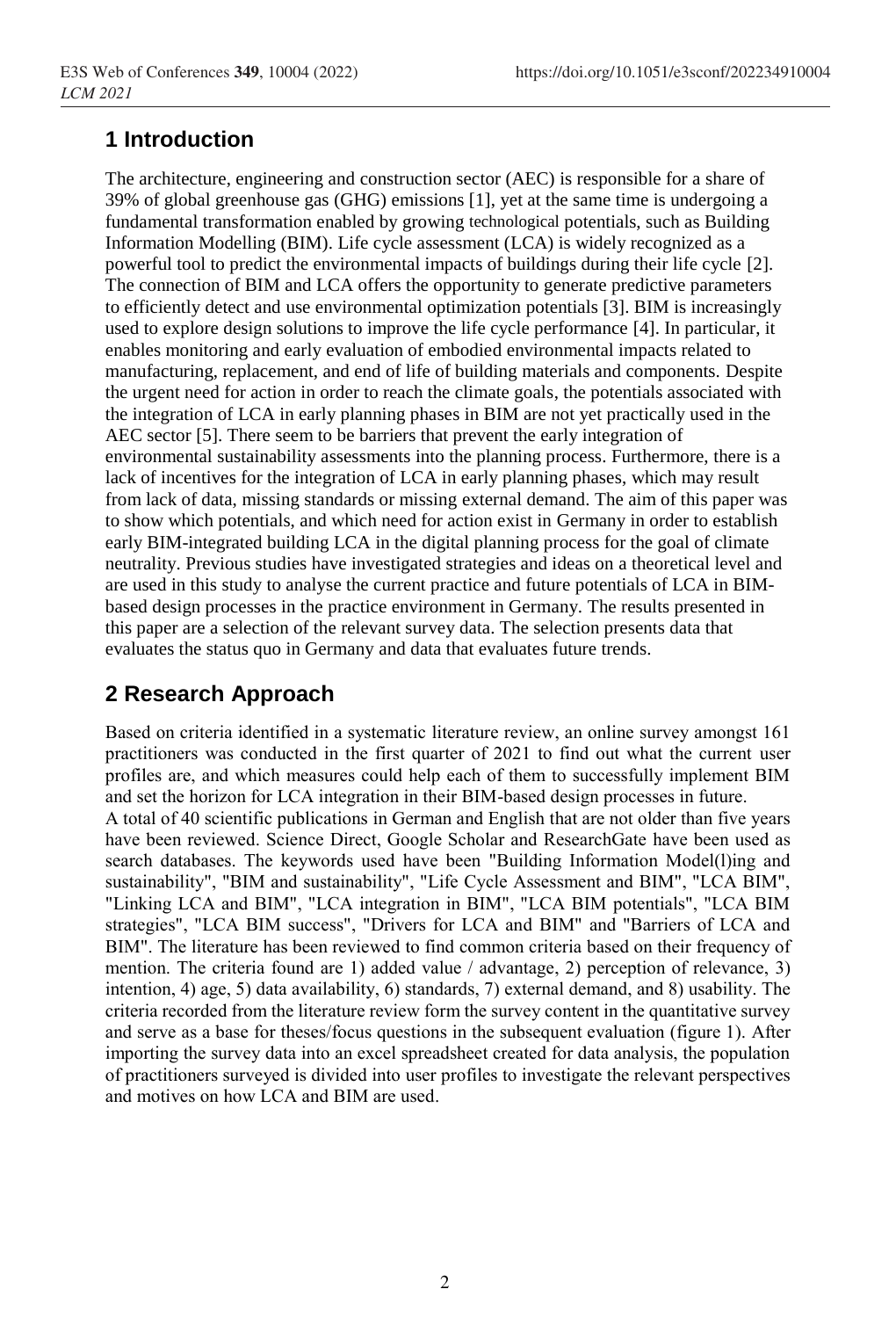

**Fig. 1.** Research approach

### **3 Screening and Results of Current Practice**

Depending on whether a survey participant uses BIM and/or LCA, the five user profiles shown in [Tabl](#page-2-0)e 1 have been evaluated. Almost half of the total amount of participants use BIM (75 of 161) but only 13 of them use BIM in context with LCA.

<span id="page-2-0"></span>

|                | <b>Table 1.</b> Use cases of current practice in Germany<br>user profiles | number of participants<br>$N = 161 = 100 %$ |                  |  |
|----------------|---------------------------------------------------------------------------|---------------------------------------------|------------------|--|
|                |                                                                           | n absolute                                  | n percentage [%] |  |
|                | Users of <b>LCA</b> with <b>BIM</b>                                       | 13                                          | 8,1              |  |
| $\overline{2}$ | Users of LCA and BIM, no LCA with BIM                                     | 14                                          | 8,7              |  |
| 3              | Users of <b>LCA</b> , no BIM                                              | 38                                          | 23,6             |  |
| 4              | Users of <b>BIM</b> , no LCA                                              | 48                                          | 29,8             |  |
| 5              | No LCA, no BIM                                                            | 48                                          | 29,8             |  |

The number of participants in the user profiles 1 and 2, which are particularly relevant for this work, is relatively low and thus only allows for a low statistical significance. In these user profiles, the results can only be used for circumstantial evidence and indications, but remain an observation of subjective data. With the generated data basis as trend reference, further and more detailed evaluations could be carried out under extended conditions.

Wastiels and Decuypere [6] researched on LCA-BIM integration strategies and identified the workflows displayed in figure 2. Number 5, a fully integrated solution, is the target in future and aims for LCA enriched BIM objects. The recommendation by Wastiels and Decuypere in this workflow is to include LCA data in the BIM objects within the BIM software. The LCA then either is created in a plug-in or after export to an LCA software there. According to the survey, currently most practiced in Germany is workflow number 1.



**Fig. 2**. Survey results concerning the workflows of LCA-BIM integration strategies of Wastiels & Decuypere (the size of the cross indicates the number of practitioners using each strategy)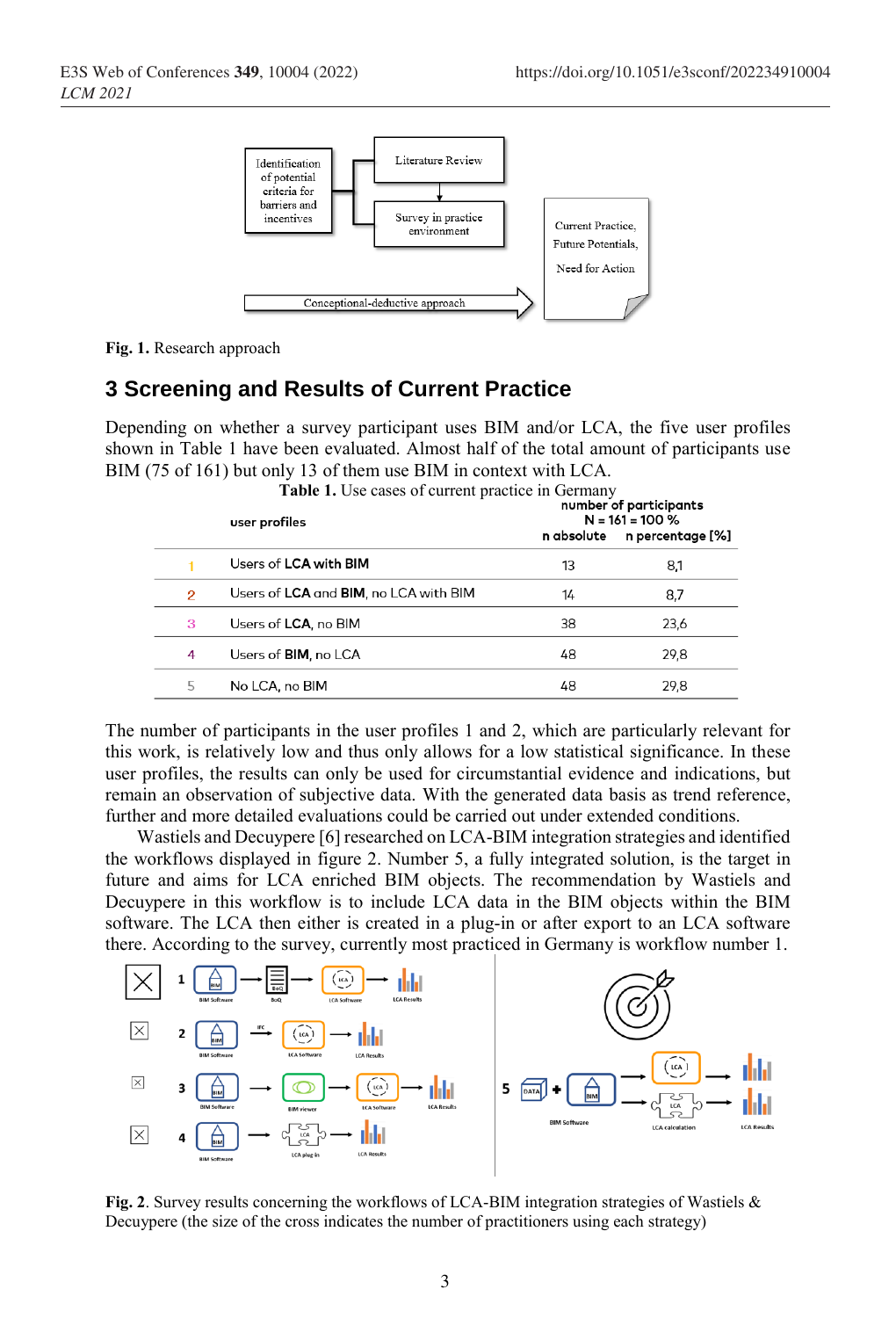The collected data from the answers of survey participants were evaluated as frequency distributions with a focus on particular theses/focus questions. For comparison of the theory reviewed in the literature review and practice shown in the survey data, table 2 shows tendencies of agreement. The survey data confirmed that BIM-based LCA adds value to digital building design processes and that the AEC sector is aware of the relevance of BIMbased LCA for climate-neutral construction. There is no confirmation, that LCA only takes place in the context of sustainability certifications. Younger users tend to be more likely to use BIM-based building LCA than older users. Higher LCA data quality and availability tend to be not primarily demanded by those who carry out LCA in early planning phases. All persons questioned and not only specific use cases demand a higher level of standardization and data availability. External demand, such as political requirements and legal guidelines, tends to be the most important factor for pushing BIM-based building LCA in Germany.

|                            | <b>Table 2:</b> Comparison of theory and practice                                                                       |           |
|----------------------------|-------------------------------------------------------------------------------------------------------------------------|-----------|
| Criteria                   | These                                                                                                                   | Tendency  |
| Advantage                  | BIM-based LCA adds value to digital building design processes.                                                          | Yes       |
| Perception of<br>relevance | The construction and building sector is aware of the relevance of BIM-based LCA<br>for climate-neutral construction.    | Yes       |
| Intention                  | LCA only takes place in the context of sustainability certification.                                                    | <b>No</b> |
| User Age                   | Younger users are more likely to use BIM-based building LCA than older users.                                           | Yes       |
| Data<br>availability       | Higher LCA data quality and availability is primarily demanded by<br>those who carry out LCA in early planning phases.  | No.       |
| <b>Standards</b>           | Open BIM users are more likely to be inhibited by insufficient standardisation of<br>the process than closed BIM users. | <b>No</b> |
| <b>External demand</b>     | Political requirements and legal guidelines are the most important factors for<br>pushing BIM-based building LCA.       | Yes       |
| Usability                  | People who work with BIM and create building LCA separately, demand<br>overall workload reduction.                      | Yes       |

Users of LCA and BIM, who do not conduct LCA with BIM (user profile 2) and users of only LCA and no BIM (user profile 3) create LCA mostly in the context of sustainability certifications. However, user profile 1, users who already execute LCA with BIM, mainly already use it in the planning process, for example to optimize energy concepts or selection of material (table 3).

| Table 3. Frequency distribution for intention |  |  |
|-----------------------------------------------|--|--|
|-----------------------------------------------|--|--|

What is your main intention of creating building LCA?

|                                                                                       |      |      |      | total |
|---------------------------------------------------------------------------------------|------|------|------|-------|
|                                                                                       | [%]  | [%]  | [%]  | [%]   |
| sustainability certification for buildings<br>(DGNB, BNB, etc.)                       | 38.5 | 57.1 | 68.4 | 60.0  |
| In the planning process, e.g. for optimising energy<br>concepts or material selection | 61.5 | 42.9 | 31,6 | 40,0  |
| Unanswered                                                                            | 0.0  | 0.0  | 0.0  | 0,0   |

Embodied energy and GHG emissions of technical building equipment are considered in most of the building LCAs today in Germany in all user profiles. However, users who already conduct LCA with BIM (user profile 1) represent the group who disregards the technical building equipment most often (Table 4).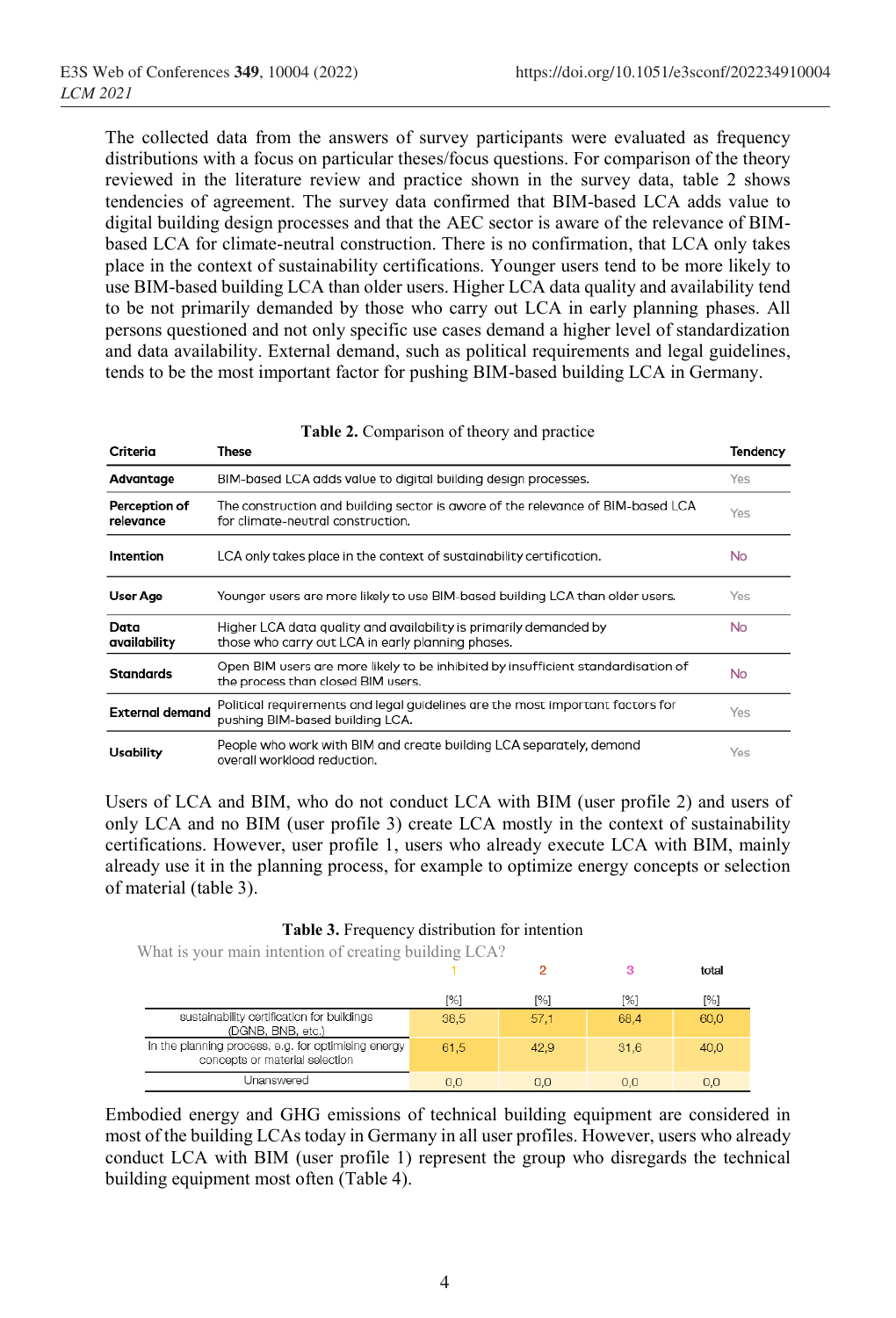#### **Table 4.** Frequency distribution for consideration of embodied energy and emissions of technical building equipment

Do you consider embodied energy and GHG emissions of the technical building equipment in the LCA of buildings?

|                                           |                 |      | 3    | total |
|-------------------------------------------|-----------------|------|------|-------|
|                                           | <sup>196]</sup> | [%]  | [%]  | [%]   |
| Yes<br>(detailed or simplified procedure) | 61,5            | 71,4 | 81,6 | 75,4  |
| <b>No</b>                                 | 38,5            | 28,6 | 18,4 | 24,6  |
| Unanswered                                | 0,0             | 0.0  | 0,0  | 0,0   |

## **4 Results and Discussion on Future Potentials of LCA in BIMbased building design**

Figure 3 ranks possible measures, that according to the survey in future could help and be drivers of LCA in BIM-based building design. The participants see the highest potential in external demand and pressure in forms of stricter political requirements (legal frameworks) and more demand from the public-sector.



**Fig. 3**. Future Potentials of LCA in a BIM-based design process in Germany

The relevance ranking of the measures results in the first three measures with shares over 50 % as the most relevant and urgent need for action. Table 5 highlights, that each user profiles sees the measures prioritized differently, which shows they all have individual need for action. However, the biggest drivers for all of them are external demand in forms of more political requirements and increased demand from public clients. In total, currently, measures in a political and social context have higher potentials, i. e. are more urgent to implement, than measures in the information technology context, whereas priorities vary depending on the user profiles. This behaviour may indicate that the investigated user profiles are still in the process of adapting to the new possibilities offered by BIM.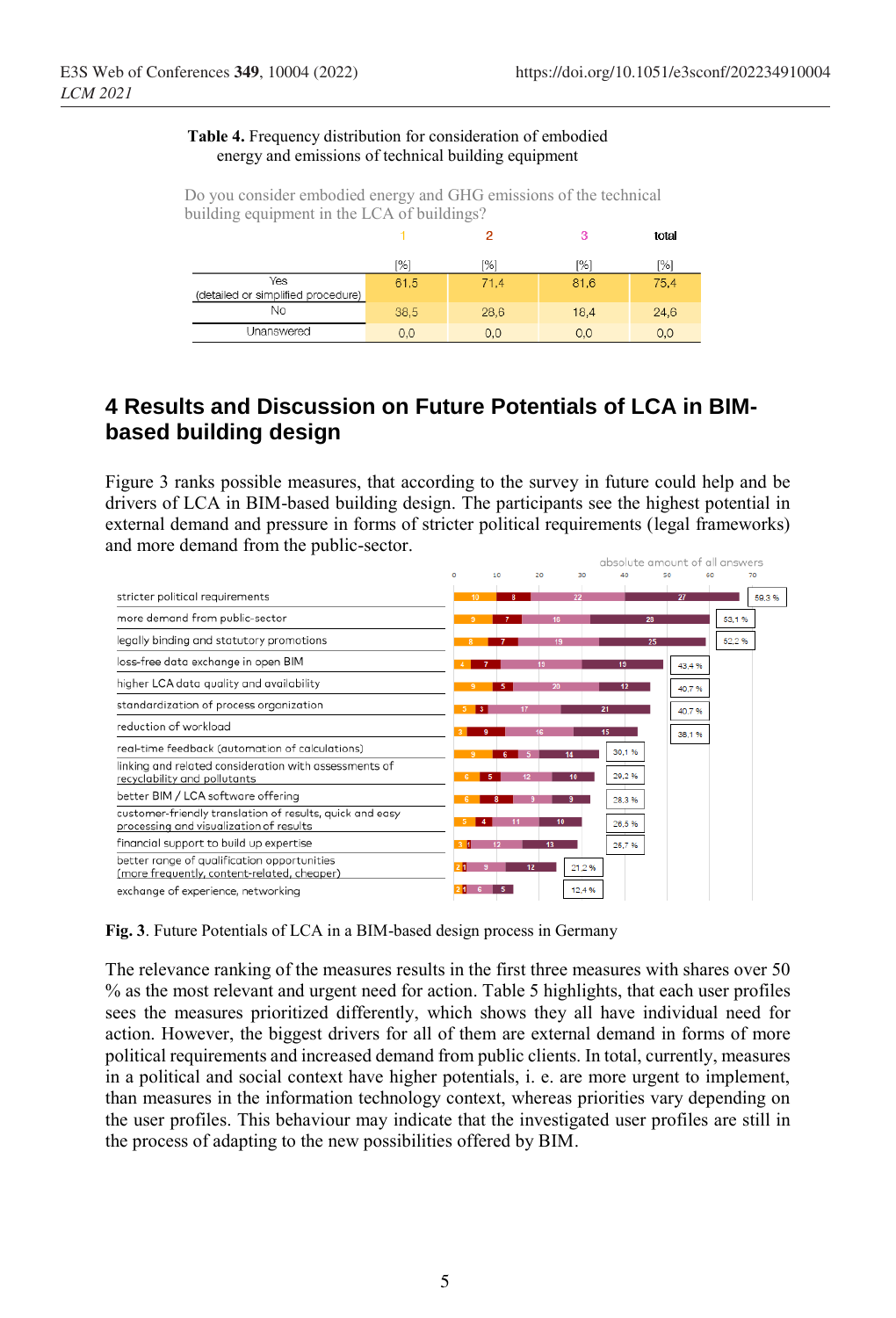|                                                                                                             | <b>LCA</b><br>+ BIM | 2<br><b>BIM</b><br>- LCA | з<br>LCA, no<br><b>BIM</b> | 4<br>BIM, no<br><b>LCA</b> |
|-------------------------------------------------------------------------------------------------------------|---------------------|--------------------------|----------------------------|----------------------------|
| stricter political requirements                                                                             | 1                   | 2                        | 1                          | $\overline{2}$             |
| more demand from public-sector                                                                              | $\overline{2}$      | 3                        | 5                          | ۴                          |
| legally binding and statutory promotions                                                                    | 3                   | 3                        | 3                          | 3                          |
| loss-free data exchange in open BIM                                                                         | 6                   | 3                        | 3                          | 5                          |
| higher LCA data quality availability                                                                        | $\overline{2}$      | 5                        | $\overline{2}$             | 9                          |
| standardization of process organization                                                                     | 5                   | 7                        | 4                          | 4                          |
| reduction of workload                                                                                       | 7                   |                          | 5                          | 6                          |
| real-time feedback (automation of calculations)                                                             | 2                   | 4                        | 10                         | 7                          |
| linking and related consideration with assessments of recyclability and pollutants                          | 4                   | 5                        | 6                          | 10                         |
| better BIM / LCA software offering                                                                          | 4                   | $\overline{2}$           | $\mathbf{a}$               | 11                         |
| customer-friendly form of translation of results, quick and easy processing and<br>visualization of results | 5                   | 6                        | 7                          | 10                         |
| financial support to build up expertise                                                                     | $\overline{ }$      | 8                        | 6                          | 8                          |
| better range of qualification opportunities<br>(more frequently, content-related, cheaper)                  | 8                   | 8                        | 8                          | 9                          |
| exchange of experience, networking                                                                          | 8                   | 8                        | 9                          | 12                         |

#### As shown in table 6, perception of relevance is evident in all user profiles.

#### **Table 6.** Frequency distribution for perception relevance

Do you think it will be important to be able to implement and offer BIM-based/integrated building LCA as a practical planning tool in terms of climate neutrality?

|            |       | 2    | 3    | 4    | total |
|------------|-------|------|------|------|-------|
|            | [%]   | [%]  | [%]  | [%]  | [%]   |
| Yes        | 100,0 | 78,6 | 86,8 | 89,6 | 88,5  |
| No         | 0,0   | 21,4 | 10,5 | 10,4 | 10.6  |
| Unanswered | 0.0   | 0.0  | 2.6  | 0.0  | 0.9   |

#### All user profiles stated standardized LCA benchmarks could be of help in early planning phases (Table 7).

#### **Table 7** Frequency distribution of standardized benchmarks in early planning phases

In early planning phases, the information content is low. Do you think it makes sense to establish standardized LCA benchmarks (based on statistical evaluations) at the component level in order to provide in initial ecological decision-making?  $\sim$   $\sim$   $\sim$ 

|            |      | ╯        | 35       | τοται |
|------------|------|----------|----------|-------|
|            | [%]  | [%]      | [%]      | [%]   |
| Yes        | 92,3 | 92,9     | 89,6     | 90,7  |
| No         | 7,7  | 7,1      | 10,4     | 9,3   |
| Unanswered | 0,0  | $_{0,0}$ | $_{0,0}$ | 0,0   |

Based on the survey results, it can be stated that in order to be able to make greater use for optimising the design, especially during the early planning phases, simple procedures are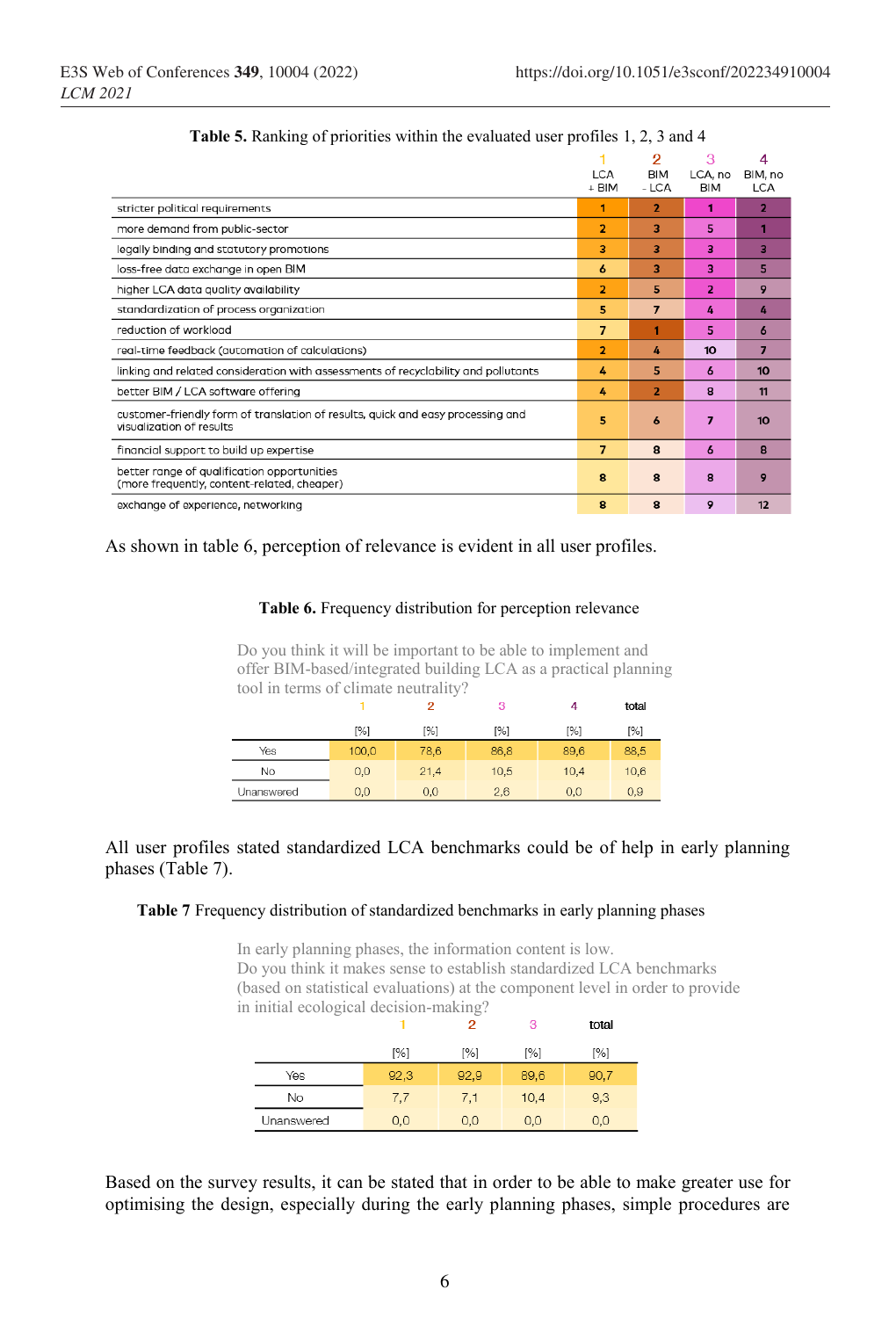required in addition to the further development of suitable technological prerequisites. There must be virtually no additional effort in terms of time and costs. Promotional points of attack are to be found in the political and financial support programs with at the same time ongoing reduction in the workload. It would not be appropriate to demand ever more complex verification procedures, which may even make projects more expensive. Public support and action, such as financing facilitation or exemplary projects by public clients, would create incentives here. BIM is recognized as ideally suited as a method for the digital building planning process due to its high data density and intensive interdisciplinary cooperation by both, reviewed literature, and survey results. If the direction of implementing high-quality LCA data availability for future-oriented automated building LCA is maintained and the advantageous data and information basis provided by BIM are used accordingly and will be supported by stricter political requirements in Germany, ideal conditions may be expected to be created for taking a major step towards climate neutrality in the AEC sector through the assessment and consideration of embodied energy and GHG emissions.

### **5 Conclusion**

The survey of 161 participants in Germany identifies LCA as a means for assessing embodied energy and GHG emissions in the digital planning process to be an accepted method in the practical environment. The survey results indicate that the investigated user profiles are still in the process of adapting to the new possibilities offered by BIM and that different measures may have different potentials. Both, the reviewed literature, and survey data find holistic building data structuring and working with the BIM method offer a high potential for creating and optimizing building LCAs more efficiently. In particular, added value consists of being able to use building LCA more comprehensively and in higher quality for environmental sustainability optimization through simpler and more structured and thus faster and more accurate results. The quality of the data within the digital building model is essential here, as well as the availability of LCA data, which is low in the early planning phases. This analysis shows a high level of interest in integrating building LCA into BIM workflows and a high level of motivation for contributing to the reduction in environmental impacts of the AEC sector in Germany. LCA and BIM are used both for sustainability certifications, which already seem to be an established practice, and for planning optimization purposes. Here, the survey participants demand to establish standardized LCA benchmarks based on statistical evaluations for early planning phases. It can be assumed that in future the practical environment will mostly adopt automated solutions and a fully integrated workflow as described by Wastiels and Decuypere [6] as long as this does not cause an increased workload. To use the practitioners' given awareness of relevance and responsibility, action is needed to increase political requirements and legal support, financial incentives. Furthermore, loss-free data exchange in open BIM projects, role model projects, further development and improvement of quality and quantity of LCA data and promotion of understanding and user-friendly communication of LCA results are needed. Finally, the evaluation of embodied energy and GHG emissions in the digital building planning process through an early integration of LCA offers opportunities to generate real time parameters and thus to efficiently use optimization potentials during the design process. Looking to the future based on the survey results, it can be assumed that with increasing awareness of responsibility and the degree of digitalisation in the AEC sector worldwide, with the application of BIMintegrated LCA, and thus growing transparency with regard to the evaluation of embodied energy and GHG emissions, an increasing efficiency in using the given environmental optimization potentials will be possible. To make use of these optimization potentials in the AEC sector will be crucial for reaching the climate goals.